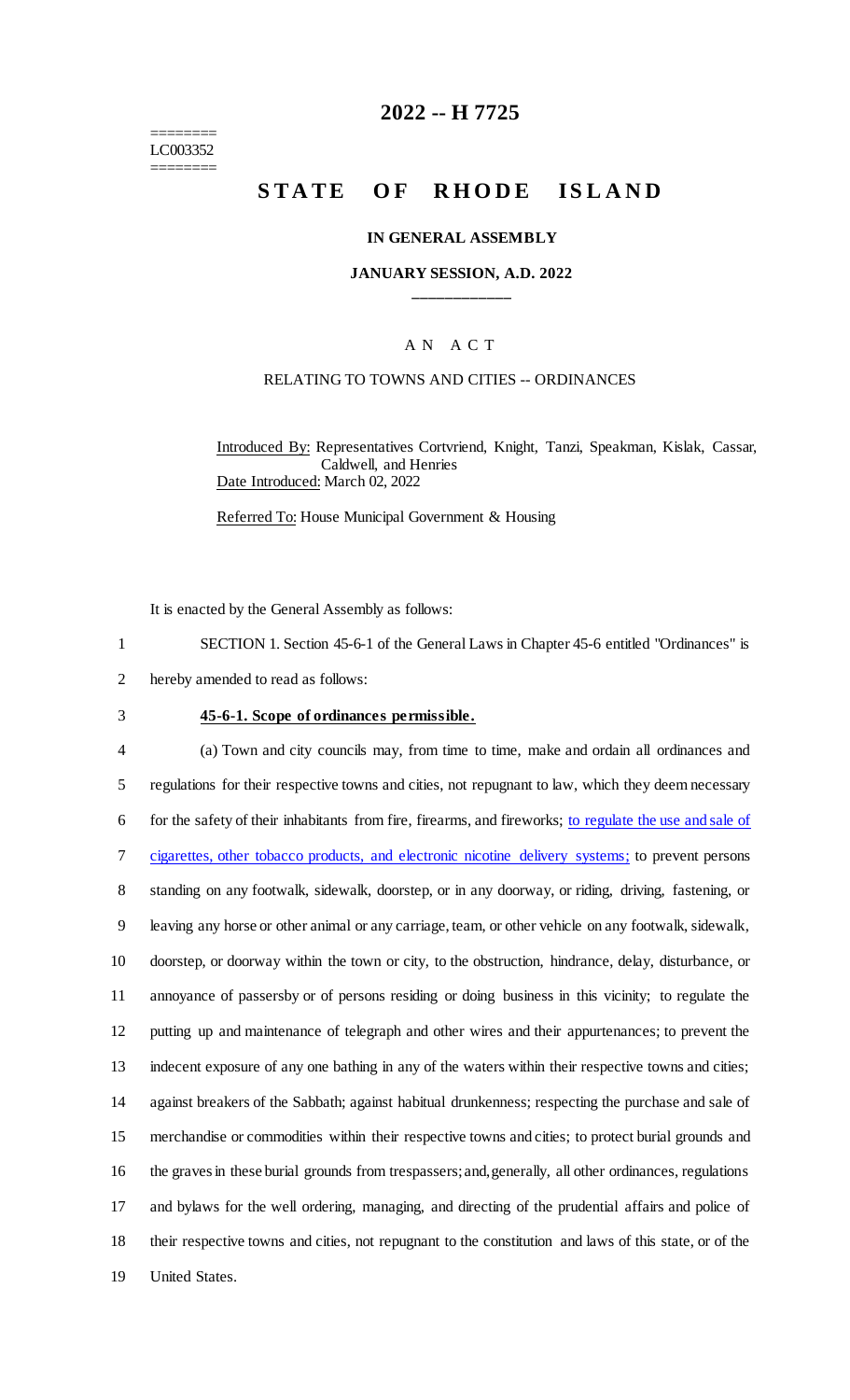- 1 (b) Town and city councils shall furnish to their senators and representatives, upon request
- 2 and at no charge, copies and updates of all ordinances and regulations.
- 3 (c) In lieu of newspaper publication, advance notice of proposed adoption, amendment, or
- 4 repeal of any ordinance or regulation by a municipality may be provided via electronic media on a
- 5 website maintained by the office of the secretary of state.
- 6 SECTION 2. This act shall take effect upon passage.

#### ======== LC003352 ========